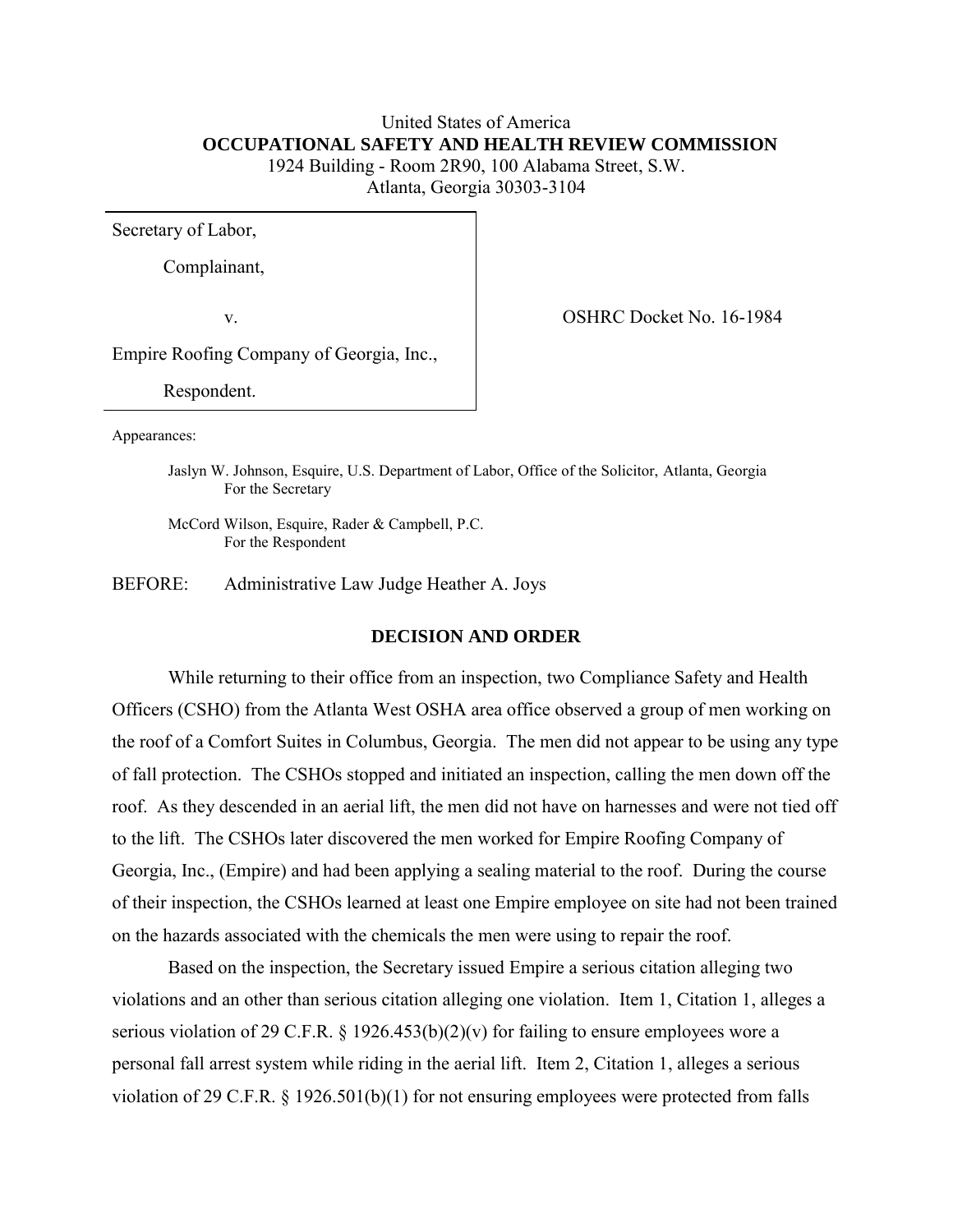while working on the roof of the building. The Secretary proposed penalties for the violations in the amount of \$2,272.00 and \$3,741.00, respectively, for a total proposed penalty of \$6,013.00. Item 1, Citation 2, alleges an other than serious violation of 29 C.F.R. § 1910.1200(h)(1) for failing to train at least one employee on the chemicals used onsite. The Secretary proposed no penalty for the other than serious citation. Empire timely contested the citations bringing the matter before the Occupational Safety and Health Review Commission pursuant to  $\S 10(c)$  of the Occupational Safety and Health Act of 1970, 29 U.S.C. § 651- 678 (the Act).

 I held a hearing in this matter on March 16, 2017, in Atlanta, Georgia. The proceedings were conducted pursuant to the Commission's Simplified Proceedings. 29 C.F.R. §§2200.200- 211. The parties filed post-hearing briefs in this matter on May 8, 2017.

 For the reasons that follow, Items 1 and 2 of Citation 1 are affirmed and a total penalty of \$6,013.00 is assessed. Citation 2 is affirmed with no penalty assessed.

#### **JURISDICTION**

At the hearing, the parties stipulated that jurisdiction of this action is conferred upon the Commission pursuant to  $\S 10(c)$  of the Act (Tr. 10). Empire also admits that at all times relevant to this action, it was an employer engaged in a business affecting interstate commerce within the meaning of § 3(5) of the Act, 29 U.S.C. § 652(5) (Tr. 10). Based upon the parties' stipulations and the record, I find the Commission has jurisdiction over this matter and Empire is an employer covered under the Act.

### **BACKGROUND**

 Empire is a roofing company located in the Atlanta, Georgia, metropolitan area. It has a small workforce of approximately 20 employees (Tr. 295). It is organized into two divisions. The production division performs larger jobs involving installation of roofs. The service division performs smaller jobs including repairs (Tr. 247). The jobsite that was the subject of the inspection involved a roof repair and was being handled by the service division.

 The job was being performed by a four-man crew. The crew consisted of two employees who held the title of foreman and two laborers. Foreman 1 had the most experience with the company and had been designated as the person in charge of the job. None of the workers had long tenures with Empire. Foreman 2 and Laborer 1 (both of whom testified at the hearing) had been with the company less than one year at the time of the inspection (Tr. 106, 156).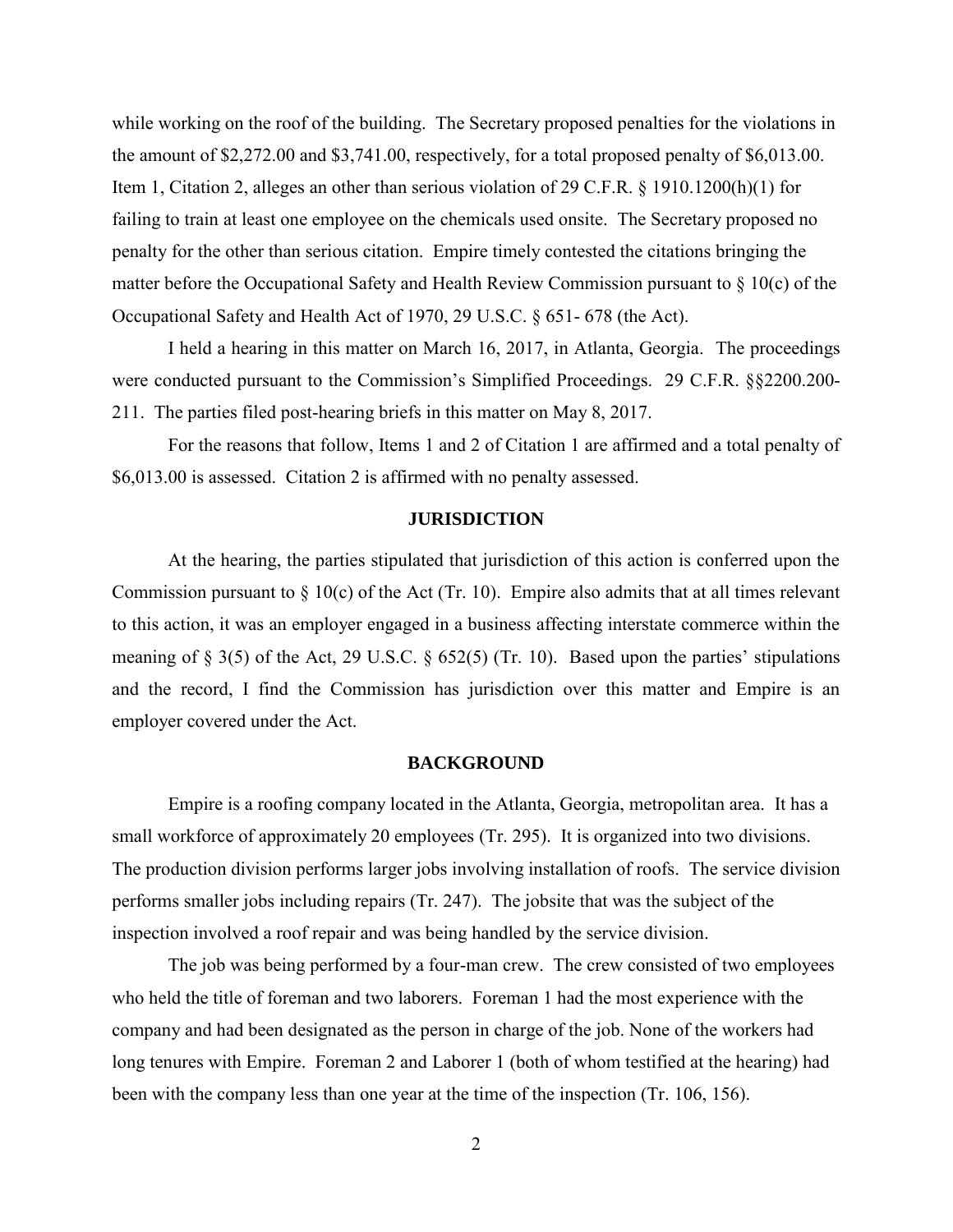The inspection occurred on Monday, June 20, 2016. In the morning of that day, the crew had attended a tool box talk meeting in which the use of a personal fall arrest system had been the topic (Tr. 138, 170; Exh. R-6). The men then drove to the worksite to begin their work. Empire had rented an aerial lift to access the roof. Empire had issued each man a bucket that contained their personal protective equipment, including a harness and lanyard, and one roof anchor (Tr. 190). Once at the worksite, the men donned their harnesses and rode the aerial lift to the roof. They worked on the roof, using their personal fall arrest systems, until lunch. At lunch, they descended from the roof.

The job required the men to apply a coating material around pipes and the "coping laps" on the roof (Tr. 135). Coping laps are the overlapping pieces that form the seam of a metal roof (Tr. 47-48). The materials used for the process were Solargard 6083 Base Coat, Solargard 6083 Finish Coat, and Solargard Fluoro-Prime (Exhs. C-8, C-9, C-10; Tr. 29-30, 135, 148). These materials were in 5-gallon buckets in the truck. The buckets were labeled to indicate their contents.

As the men were descending for lunch, Jumper Collins, Empire's service manager, arrived at the site. Collins's duties include oversight of the crews working on service division jobs. He observed the men descend from the roof on the aerial lift (Tr. 191). According to Collins, the men were tied off (Tr. 191). The record is unclear as to when Collins left the worksite, particularly as to whether the men had returned to the roof before or after he had left.

Around 5:00 p.m., CSHO Kelly Young and CSHO Dion Baker were driving past the worksite when they observed the men on the roof appearing not to be tied off (Tr. 19). They drove to the next exit and pulled off the highway. They proceeded to a location some distance from the worksite and took photographs. They then proceeded to the worksite where CSHO Young went to meet the hotel manager and CSHO Baker called for the men to come down from the roof (Tr. 20). As they descended in the aerial lift, CSHO Baker took photographs of the men. None were tied off while in the lift (Tr. 22; Exhs. C-2 and C-3). CSHO Young then spoke with the two foremen while CSHO Baker spoke with the two laborers  $(Tr. 71).$ <sup>1</sup> Both laborers told

<sup>&</sup>lt;sup>1</sup> I find Laborer 1's testimony that CSHO Young required he sign a blank sheet of paper which she later filled in lacks credibility. It is clear from the record the only documents related to Laborer 1 are unsigned notes, taken by CSHO Baker (Tr. 84). I found Laborer 1's demeanor on the stand to suggest a lack of credibility on this. He appeared uncomfortable and evasive. To the extent Empire relies on this testimony to suggest CSHO Young used "heavy handed" or inappropriate tactics, such allegation is rejected.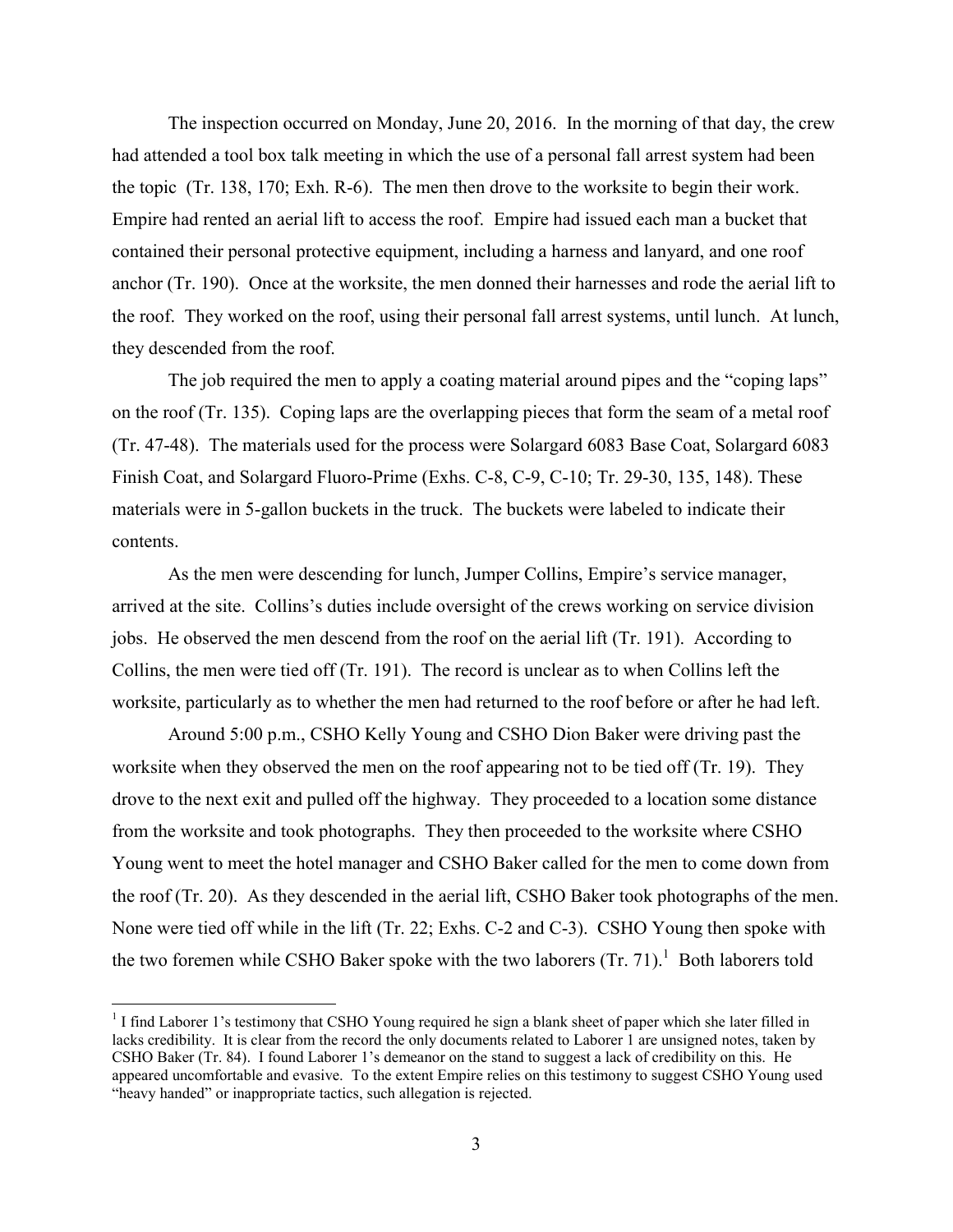CSHO Baker they had been tied off all day, except for when they were "finishing up." (Tr. 31- 32). According to CSHO Young, the foremen told her they had been wearing fall protection all day, but had become tired of wearing it so they took it off (Tr. 72). Laborer 1 testified at the time the inspectors arrived they "had already taken off our harnesses and taken everything off the roof…" (Tr. 163). They chose to untie at the end of the day because, according to Laborer 1, "we're finished. And we're thinking, hey, with the little stuff we've got, take five minutes and we're off the roof. So we was just tired, it was hot. We were just ready to get off the roof." (Tr. 175). Foreman 2 testified they had been working without fall protection about 10 to 15 minutes when the CSHOs arrived  $(Tr. 109)^2$ .

Based on the inspection, CSHO Young recommended Empire be issued citations for violations of the standards at 29 C.F.R.  $\S$  1926.453(b)(2)(v) and 1926.501(b)(1) for failure to tie off while working on the aerial lift and the roof, respectively. Based upon Laborer 1's statements to CSHO Baker, CSHO Young also recommended an other than serious citation be issued to Empire for failure to train Laborer 1 on the hazards associated with the chemicals the men were using on the roof, in violation of 29 C.F.R. § 1910.1200(h)(1) (Tr. 32). Empire timely contested the citations. Empire contends the employees' failure to tie off was the result of unpreventable employee misconduct. In response to the other than serious violation of the hazard communication standard, Empire argues all employees were appropriately trained.

## **DISCUSSION**

The Secretary has the burden of establishing the employer violated the cited standards. To prove a violation of an OSHA standard, the Secretary must show by a preponderance of the evidence that (1) the cited standard applies; (2) the employer failed to comply with the terms of the cited standard; (3) employees had access to the violative condition; and (4) the cited employer either knew or could have known with the exercise of reasonable diligence of the violative condition. *JPC Group, Inc.*, 22 BNA OSHC 1859, 1861 (No. 05-1907, 2009).

#### **Item 1, Citation 1: Alleged Violation of 29 C.F.R. § 1926.453(b)(2)(v)**

Section  $1926.453(b)(2)(v)$  requires the use of a fall restraint system "attached to the

 $\overline{a}$ 

 $2^{2}$  Empire dedicates a significant portion of its post-hearing brief to a discussion of the credibility of CSHO Baker and CSHO Young, particularly where their testimony differs from that of Foreman 2 and Laborer 1. Much of that discussion addresses immaterial factual disputes. With regard to disputes of material fact, I have relied on photographic evidence and the testimony of Foreman 2 and Laborer 1.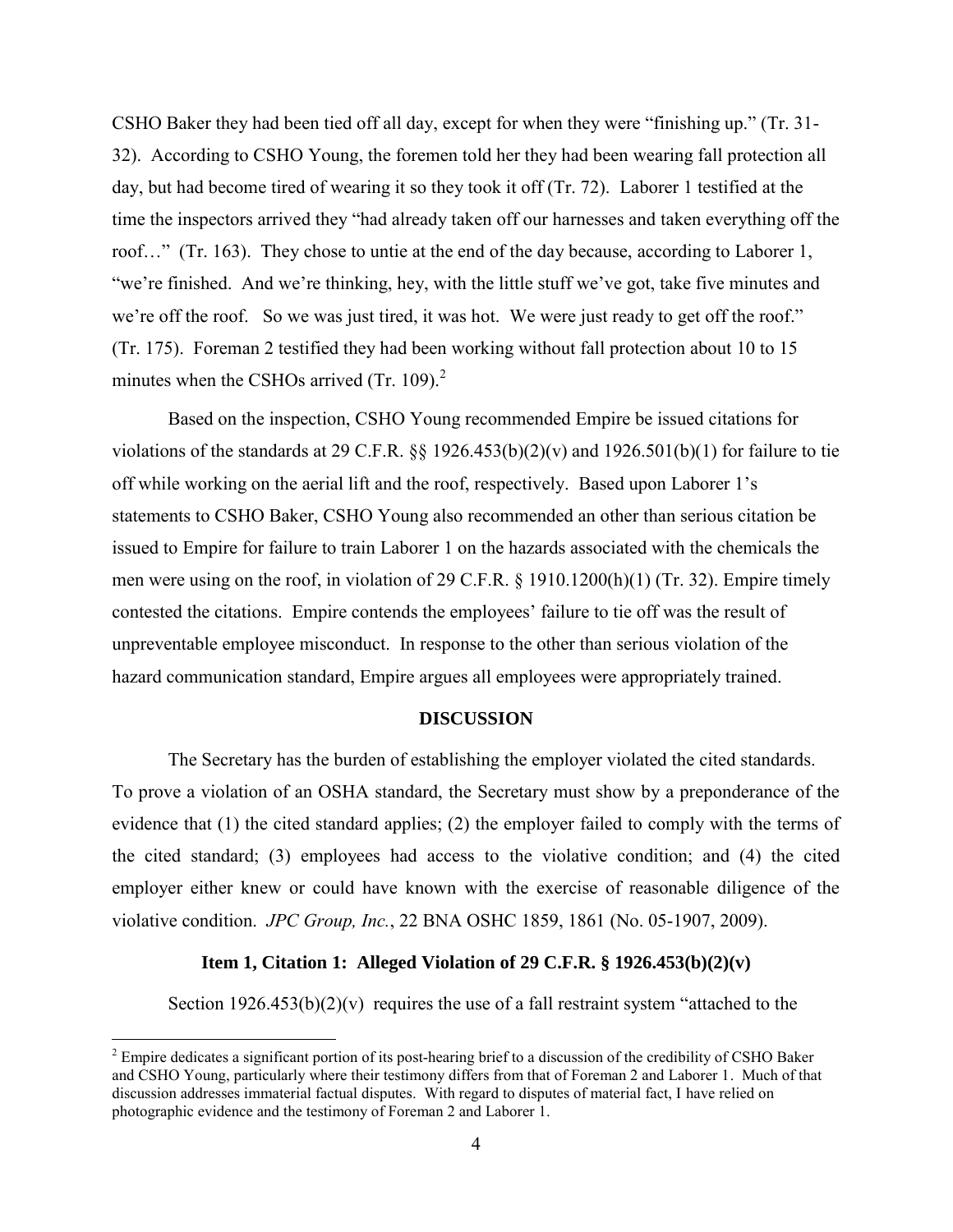boom or basket when working from an aerial lift." Item 1, Citation 1, states Empire violated the standard when it "exposed two employees (roofers) to fall hazards while utilizing a JLG Industries, Inc., aerial lift (Model #450AJSII, Serial #0300108860) at a height of approximately 40 feet above the lower level without fall protection." The Secretary alleges the roofers' failure to don their personal fall arrest equipment while being lowered to the ground in the aerial lift violated the cited standard.

# *Applicability of 29 C.F.R. § 1926.453(b)(2)(v)*

There is no factual dispute the four Empire employees were using the aerial lift to access the roof. Empire contends the standard does not apply because traveling in the lift to and from the work location is not "working from an aerial lift." The Commission has previously addressed this issue and held the standard applicable when an employee is being transported by an aerial lift to and from a work level. *Salah & Pecci Construction Company, Inc*., 6 BNA OSHC 1688, 1689 (No. 15769, 1978); *see also Empire Roofing*, No. 13-1034 (ALJ March 14, 2014) *aff'd on other grounds* 25 BNA OSHC 2221 (2016).

 Empire urges I ignore the Commission's holding in *Salah*. It argues the Commission's failure to "critically analyze the statutory language" calls the decision into question and "vitiates its power as a precedent." (Respondent's Post-Hearing Brief at p. 28). Whether I agree with Commission precedent or not, I am bound by it. The Commission's holding in *Salah* is directly on point and the Commission has not overturned it, even when presented with the opportunity to do so. *Empire Roofing*, 25 BNA OSHC 2221 (No. 13-1034, 2016). The fact it is an older case does not negate or diminish its precedential value. "Judicial decisions, however, are not spoilable like milk. They do not have an expiration date and go bad merely with passage of time." *Comtran Group, Inc. v. DOL*[, 722 F.3d 1304, 1314 \(11th Cir. 2013\).](https://1.next.westlaw.com/Link/Document/FullText?findType=Y&serNum=2031151900&pubNum=0000506&originatingDoc=I1f6580e9cc3411e6b92bf4314c15140f&refType=RP&fi=co_pp_sp_506_1314&originationContext=document&transitionType=DocumentItem&contextData=(sc.Search)#co_pp_sp_506_1314) The standard applies.

## *Failure to Comply and Employee Exposure to the Hazard*

 There is also no factual dispute Empire's employees were in violation of the cited standard and were exposed to a fall hazard. CSHO Young and CSHO Baker observed the employees descending in the aerial lift without tying off (Exhs. C-2 and C-3). Foreman 2 and Laborer 1 admitted they had not worn their harnesses while descending in the lift (Tr. 108, 118, 130). The aerial lift was elevated approximately 40 feet in the air (Tr. 33). Empire's employees were exposed to a fall of that distance.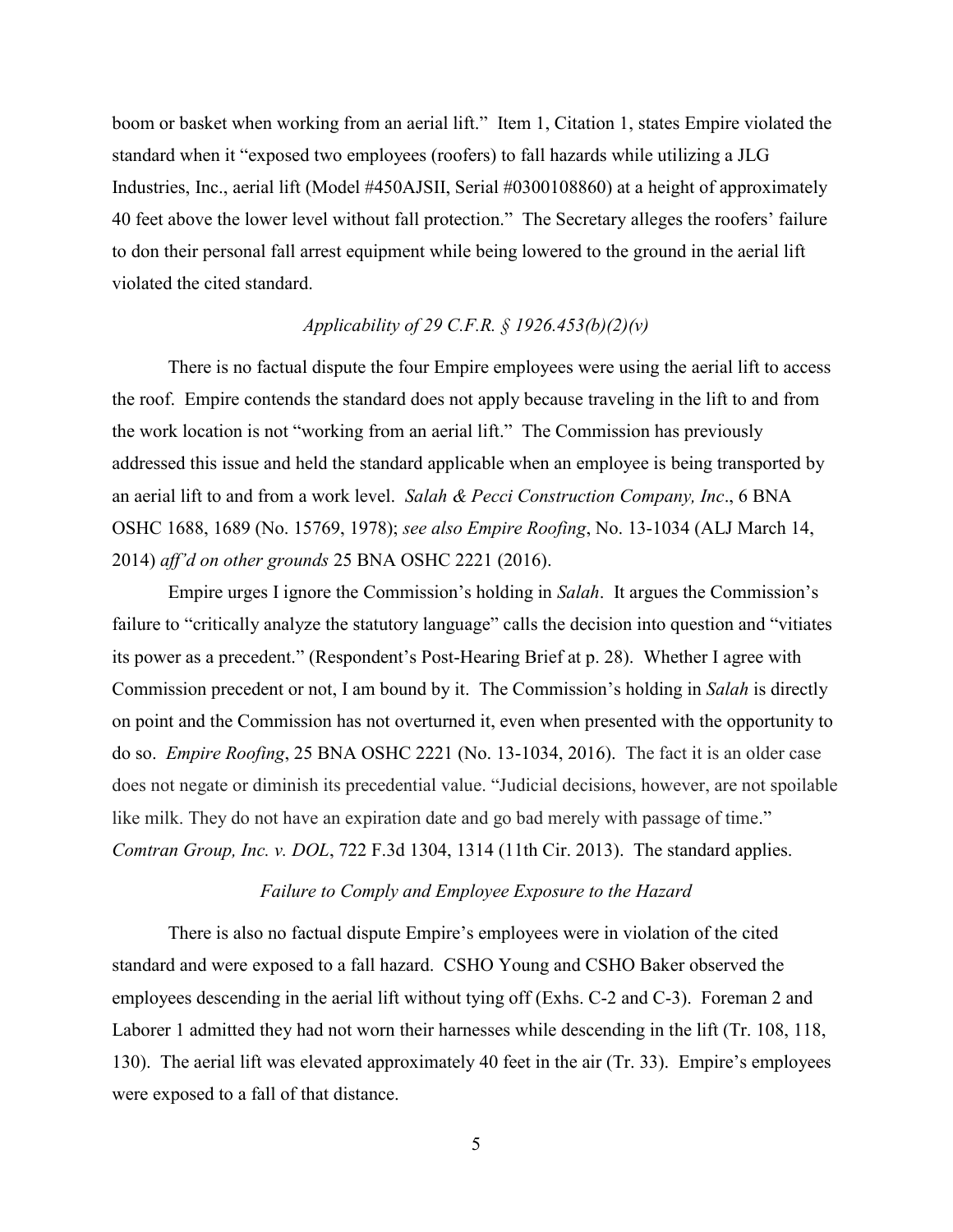Empire argues no violation of the standard can be found because CSHO Baker and CSHO Young induced its employees to violate the standard by calling them down from the roof in a manner that suggested such urgency they did not have time to put their harnesses back on and tie off to the lift. Empire relies on the Commission holdings in *Inland Steel Co.*, 12 BNA OSHC 1968 (No. 79-3286, 1986) and *RGM Construction Co*., 17 BNA OSHC 1229 (No. 91- 2107, 1995). *Inland Steel* involved a general duty clause violation alleging, in part, failure to have an adequate safety program ensuring employees were protected from working with unsafe railcars. As part of the Secretary's proof of the inadequacy of the company's safety program, the Secretary presented evidence certain employees were required or permitted to step between railcars to manually open couplers because the cars were either missing, or had defective, coupling devices. In support of this allegation, the CSHO testified he observed an employee step between railcars to manually lift a coupling pin. The Commission found this could not form the basis for a violation because the employee had done so only upon request of the CSHO to demonstrate how an accident had occurred. The Commission held "Exposure to hazards due to complying with an OSHA inspector's perceived request is not grounds for issuance of a citation." *Inland Steel*, 12 BNA OSHC at 1983 (citations omitted).

 In *RGM*, the Commission reached a different conclusion. The employer in *RGM* was engaged in a bridge construction project. On the day of the inspection, a foreman was in the process of attaching cables that would later be used as lifelines when his attention was caught by the CSHO calling to him from a completed portion of the bridge. The foreman believed the CSHO to be a motorist in need of assistance. He unhooked his lanyard and walked across a beam to the CSHO without using fall protection. The Commission held *Inland Steel* was not applicable in that instance because no inspection had begun and the foreman was not acting in compliance with a directive of what he believed to be a government official. Because the foreman "elected, however, to walk along the beam without fall protection, voluntarily causing his exposure to the hazard" the Commission found it was compelled to find a violation. *RGM,*  17 BNA OSHC at 1233.

 Similarly, here, the exposure to the violative conduct occurred before the inspection. When CSHO Baker and CSHO Young arrived, the crew was working 40 feet above the ground without any apparent form of fall protection. It was reasonable for CSHO Baker to call for the men he perceived to be exposed to a fall hazard to come down from the roof. The crew had no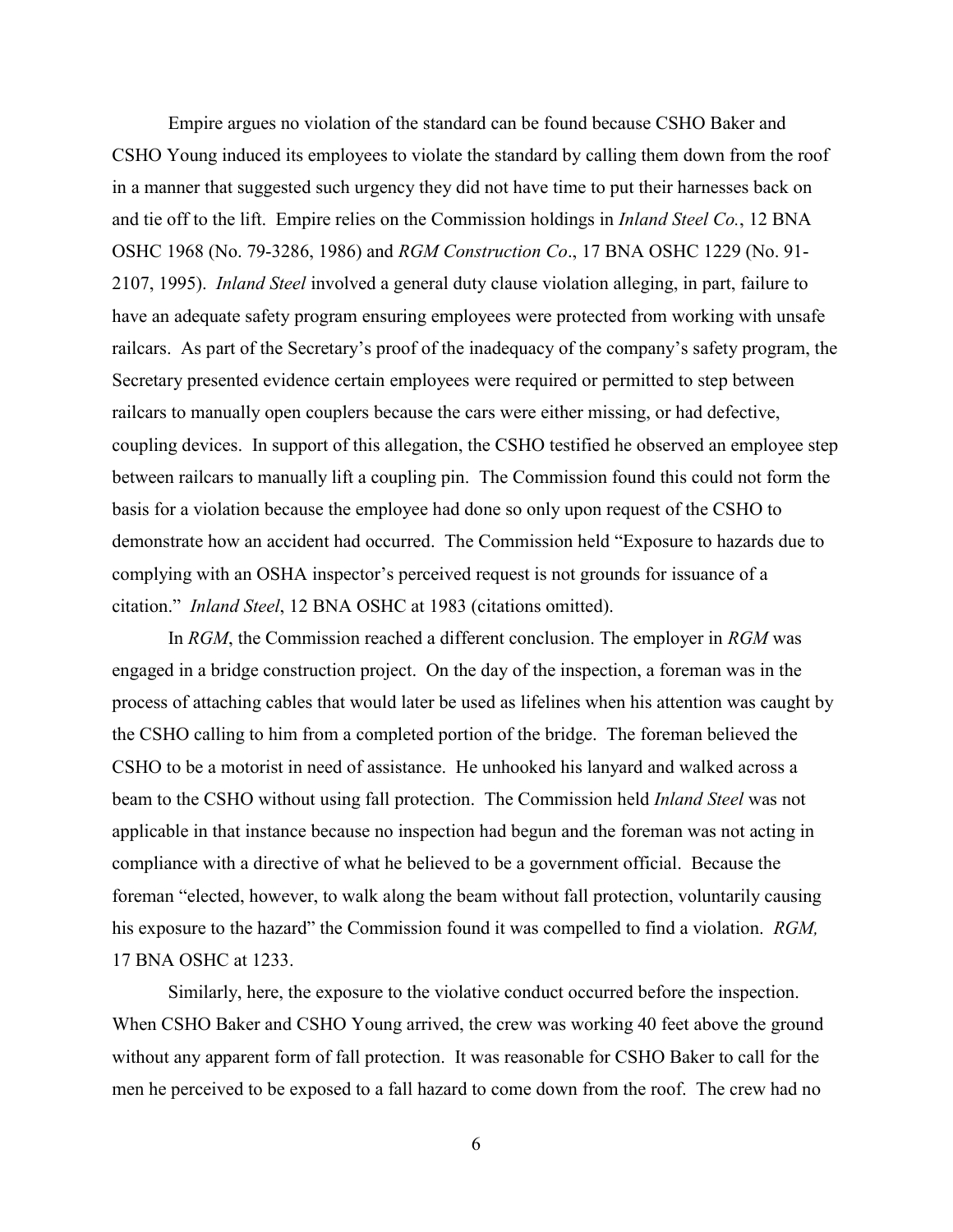idea why they were being summoned down from the roof. Laborer 1 testified he remained on the roof while the other three crew members descended in the lift. He testified, the crew was about to don their harnesses, but didn't because they were "rushed to the ground." (Tr. 160). He later, somewhat inconsistently, testified Laborer 2 had his harness on both when descending and when returning to retrieve him in the lift (Tr. 161). If Laborer 2 had time to don his harness and tie off, Foreman 1 or Foreman 2 did as well. Laborer 1 provided no explanation as to why he could not have donned his harness while waiting to be retrieved. In choosing not to do so, Laborer 1 voluntarily caused his own exposure. When asked why they did not have on their harnesses prior to being summoned down, Foreman 2 testified "Because we finish the job. It was the end of the day, so we take it off. We take it off and put it in the lift. We're ready to come down. So we ready to come down, so we take it off on that other roof." This testimony suggests the crew had taken off their harnesses in anticipation of riding down in the lift prior to the arrival of the inspectors. Under the circumstances, I am not persuaded Foreman 2, and Laborer 1 were induced to ride the aerial lift without fall protection.

## *Employer Knowledge*

To establish employer knowledge of a violation the Secretary must show the employer knew, or with the exercise of reasonable diligence could have known of a hazardous condition. *Dun Par Engineered Form Co*., 12 BNA OSHC 1962, 1965-66 (No. 82-928, 1986). Because corporate employers can only obtain knowledge through their agents, the actions and knowledge of supervisory personnel are generally imputed to their employers, and the Secretary can make a prima facie showing of knowledge by proving a supervisory employee knew of or was responsible for the violation. *Todd Shipyards Corp*., 11 BNA OSHC 2177, 2179 (No. 77-1598, 1984); *see also Dun Par Engineered Form Co*., 12 BNA OSHC 1962 (No. 82-928, 1986) (the actual or constructive knowledge of an employer's foreman can be imputed to the employer). Actual knowledge refers to an awareness of the existence of the conditions allegedly in noncompliance. *Omaha Paper Stock Co.*, 19 OSHC 2039 (No. 01-3968, 2002). An employer is chargeable with knowledge of conditions which are plainly visible to its supervisory personnel. *A.L. Baumgartner Construction Inc*., 16 BNA OSHC 1995, 1998 (No 92-1022, 1994). Both Foreman 1 and Foreman 2 were in violation of the requirement to tie off in an aerial lift and were in a position to observe Laborer 1 doing so as well. Foreman 2 testified foremen for Empire have the authority to direct the work on the job, correct employees, and issue safety violation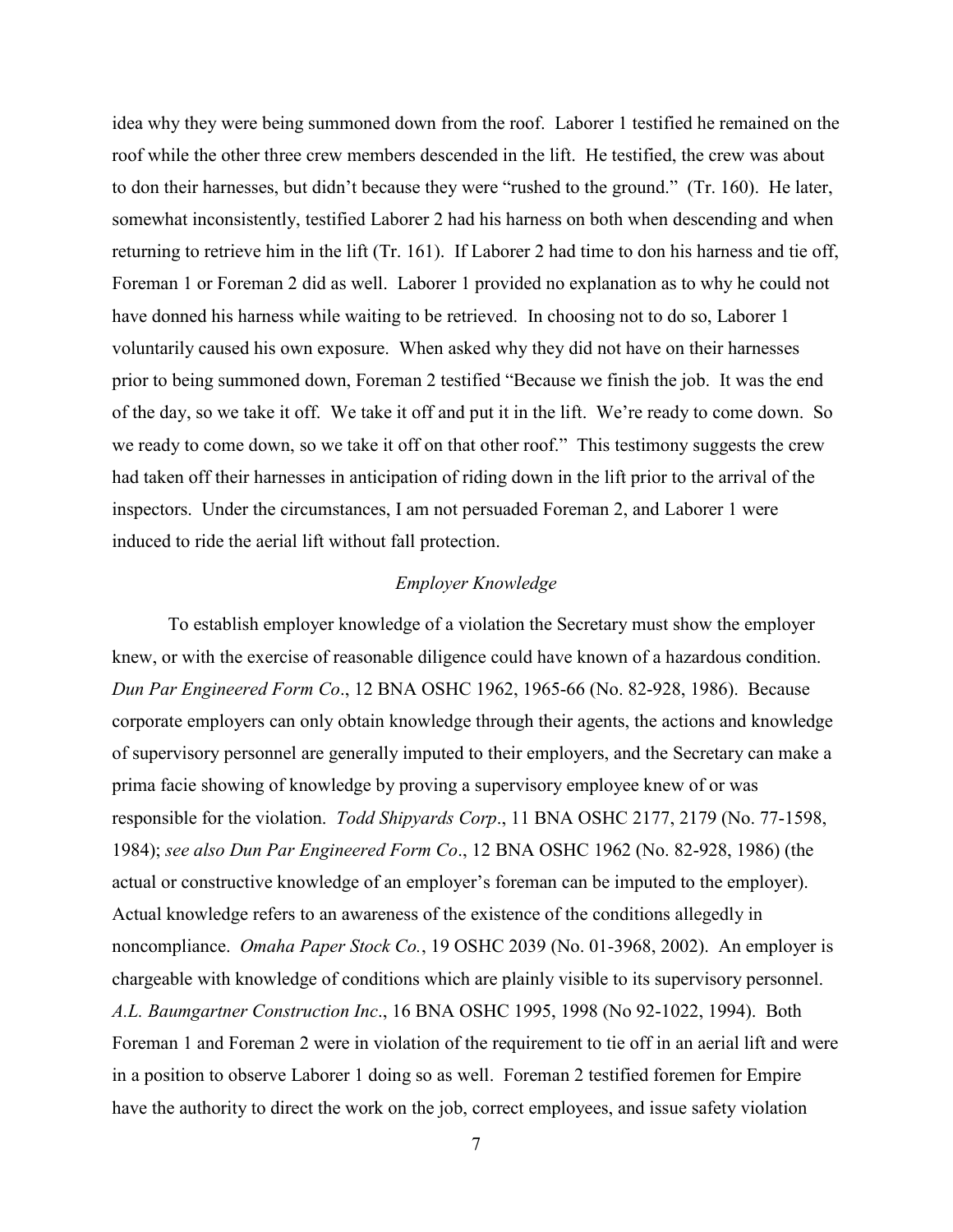warnings. Collins testified Foreman 1 was in charge of the worksite (Tr. 207). Foreman 1's knowledge of his own violative conduct and that of his crew is imputed to Empire. *Quinlan d/b/a Quinlan Enterprises v. Secretary of Labor*, 812 F.3d 832 (11<sup>th</sup> Cir. 2016).

The Secretary has met her burden to establish a prima face case of a violation of 29 C.F.R. § 1926.453(b)(2)(v)

### **Item 2, Citation 1: Alleged Violation of 29 C.F.R. § 1926.501(b)(1)**

#### Section 1926.501(b)(1) requires

Each employee on a walking/working surface (horizontal and vertical surface) with an unprotected side or edge which is 6 feet  $(1.8 \text{ m})$  or more above a lower level shall be protected from falling by the use of guardrail systems, safety net systems, or personal fall arrest systems.

Item 2, Citation 1, states Empire violated the standard when it "exposed two employees (roofers) to fall hazards while sealing coping laps on the roof of the building at a height of approximately 40 feet above the lower level without fall protection." The Secretary alleges Empire employees were observed working on the roof of the Comfort Suites without any type of fall protection.

 As with Item 1, Citation 1, there are few facts in dispute with regard to the alleged violation of 29 C.F.R. § 1926.501(b)(1). Empire employees were working on a working surface more than 6 feet from the ground (Tr. 33). There were no guardrails or other protection along the edge of the roof (Exhs C-4, C-6, and C-7). All four employees were working without any type of personal fall arrest system (Tr. 108 - 113). All were exposed to a fall of approximately 40 feet. As shown in the photographs taken by CSHO Baker, the employees are working in proximity to the unprotected edge of the roof (Exhs. C- 4, C-6, and C-7). Foreman 1's knowledge of his own violative conduct, as well as his three crew members is imputed to Empire. *Id*.

 The Secretary has established a prima facie case of a violation of 29 C.F.R. §  $1926.501(b)(1)$ .

#### **Unpreventable Employee Misconduct Defense**

 Empire contends Items 1 and 2, Citation 1, are the result of unpreventable employee misconduct. The Commission has recognized the affirmative defense of unpreventable employee misconduct when "the actions of the employee were a departure from a uniformly and effectively communicated and enforced work rule." *Archer-Western Contractors, Ltd.*, 15 BNA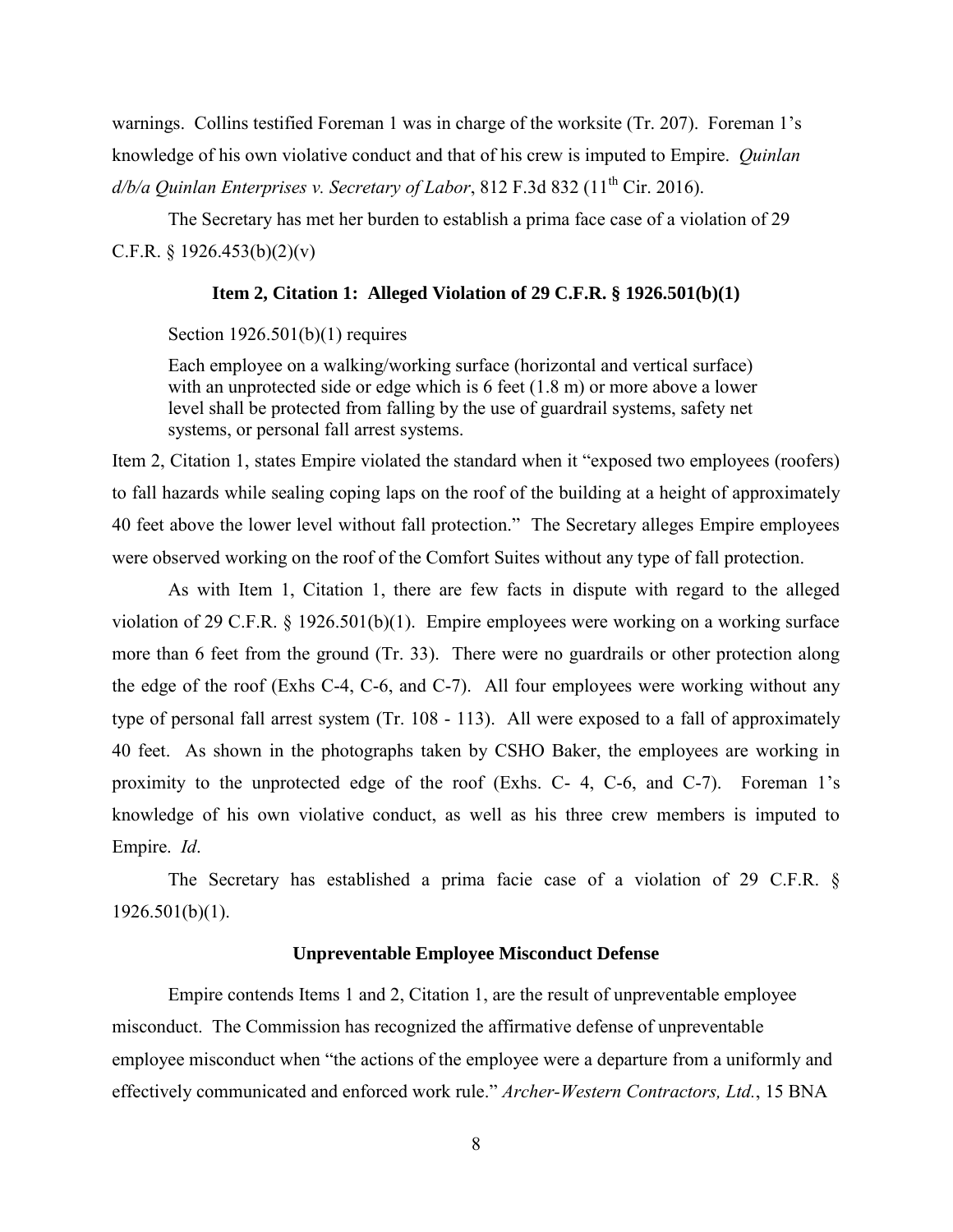OSHC 1013, 1017 (No. 87-1067, 1991); *see also Daniel Int'l Co. v. OSHRC*, 683 F.2d 361, 364 (11th Cir. 1982). To prevail on the affirmative defense of unpreventable employee misconduct, an employer must show that it has (1) established work rules designed to prevent the violation, (2) adequately communicated those rules to its employees, (3) taken steps to discover violations, and (4) effectively enforced the rules when violations have been discovered. *See, e.g., Stark Excavating, Inc.*, 24 BNA OSHC 2218 (Nos. 09-0004 and 09-0005, 2014), *citing Manganas Painting Co.*, 21 BNA OSHC 1964, 1997 (No. 94-0588, 2007). Where, as here, "a supervisory employee is involved, the proof of unpreventable employee misconduct is more rigorous and the defense is more difficult to establish since it is the supervisor's duty to protect the safety of employees under his supervision." *Archer-Western*, 15 BNA OSHC at 1017. Based upon the record as a whole, I find Empire has not met its burden.

 Empire established it had a rule addressing both the need for fall protection while working at heights above 6 feet, including when working in an aerial lift (Tr. 275-76; Exhs. R-1 and R-6 p. 5). Empire's written fall protection program requires a fall arrest system be used whenever "fall hazards cannot be eliminated through other means." (Exh. R-1 p. 3). According to Laborer 1, Empire's rule was to tie off in an aerial lift (Tr. 165). Empire provided employees with the equipment necessary to tie off.

 Empire took steps to ensure their rules were communicated to its employees. Upon hire, employees attend an initial 3 -5 hour training covering a variety of topics (Tr. 165, 207). This training is provided by Engineering Safety Consultants (ESC) (Tr. 277). ESC is an independent consulting company that provides services such as safety training and worksite inspections (Tr. 271). Empire hired ESC to perform the work of a fulltime safety manager because it was less costly (Tr. 296). ESC conducts the new hire or initial training in both English and Spanish (Tr. 145, 219, 274). The training includes a live instructor, a written presentation (or slides), and a demonstration using a mock-up of a roof (Tr. 184-85, 207, 273-74). ESC conducts annual training sessions for all Empire employees (Tr. 187-88, 277). It also performs training "as needed." (Tr. 277). Documentary evidence established ESC provided Empire employees 18 training session from 2013 -2016, including two identified as new hire training (Exh. R-3).<sup>3</sup> Laborer 2 received his new hire training and a supplementary training in fall protection in 2015

<sup>&</sup>lt;sup>3</sup> The record contains no documentation of new hire training for Foreman 2 or Laborer 1.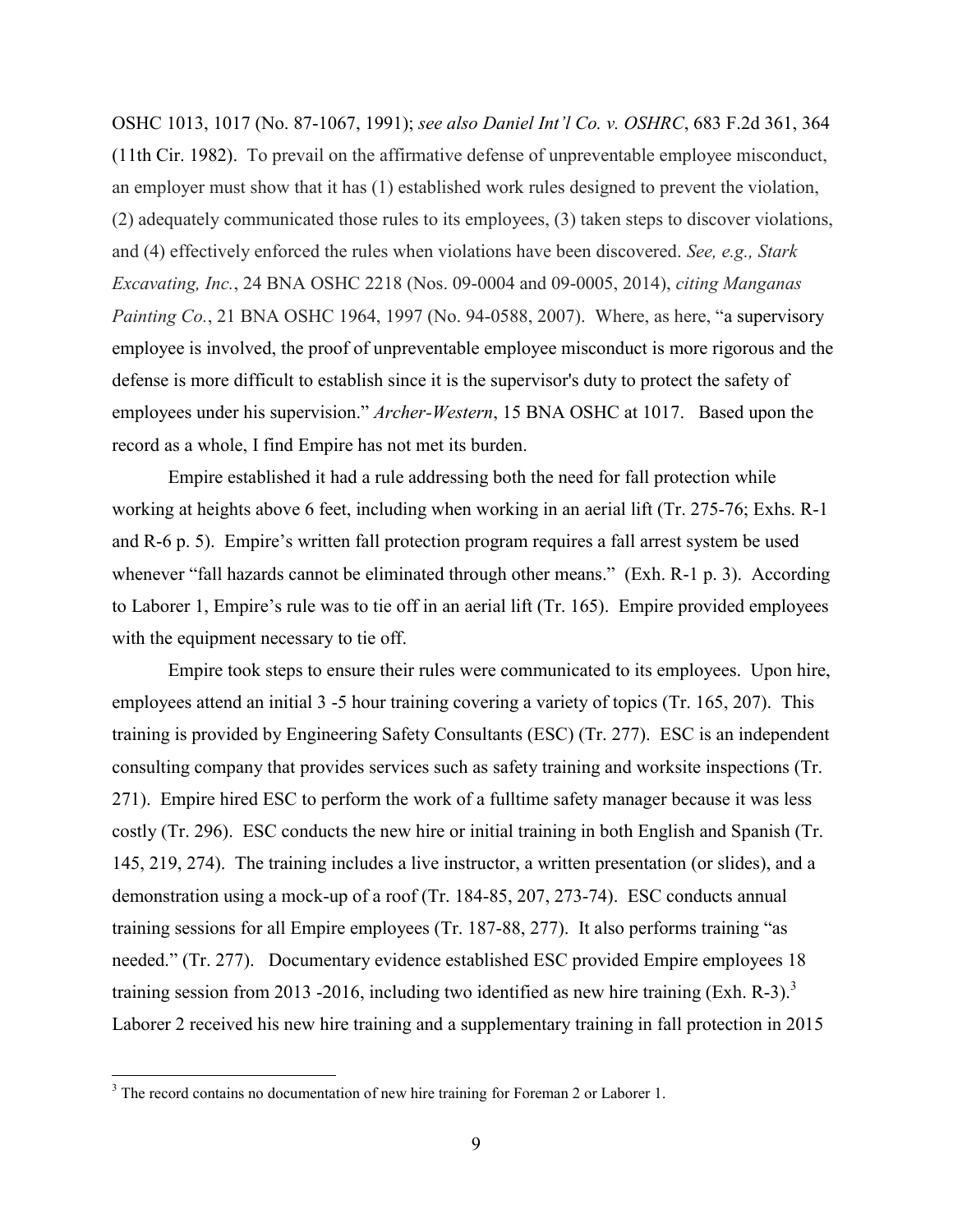(Exh. R-3 pp. 13-15). Laborer 1 and Laborer 2 received training on leading edge work and skylights in March of 2016 (Exh. R-3 p. 4). Laborer 1 received training on fall protection again on May 3, 2016 (Exh. R-3 p. 17). Foreman 1 had attended six training sessions in three years specifically addressing fall hazards and fall protection (Exh. R-3 pp. 1, 4, 9, 10, 12, and 15). Records show Foreman 2 attended one session provided by ESC on fall protection in December of 2015 (Exh. R-3 p. 16).

 Collins routinely conducts tool box talks on Monday mornings with his crews (Tr. 170, 181, 184). Collins conceded these were not conducted in Spanish as he does not speak Spanish (Tr. 220). The Monday of the inspection, the crew attended a weekly tool box talk in which the use of harnesses was the topic (Exh. R-6 pp. 3-4). Aerial lift safety had been the topic of the tool box talk two weeks prior (Exh. R-6 pp. 5-6). $<sup>4</sup>$  Foreman 1 and Foreman 2 had attended both.</sup> Empire has established it had work rules designed to prevent the violation and it communicated those rules to employees.

 Having established the first two elements of the unpreventable employee misconduct defense, Empire must show it took steps to ensure its rules were followed. Empire must establish it made adequate efforts to discover violations and, when violations were found, to correct them through discipline. Collins goes to each of the worksites over which he has supervisory authority at least three times per week (Tr. 131, 193). Collins had been to the worksite the day of the inspection and observed the crew using appropriate fall protection. Empire also uses ESC's services to conduct random, unannounced, inspections of its worksites. ESC conducts 10 of these inspections per month of both Empire's service and production divisions (Tr. 271). ESC produces a written report of these inspection for Empire (Tr. 272, 279; Exhs. C-12 and R-5). Empire has established it took reasonable steps to detect violations of its work rules.

 It is not enough that Empire detected violations. Empire must also have taken steps to correct violations through effective enforcement of its rules. In assessing the effectiveness of Empire's enforcement efforts, I have considered the fact the entire crew, including two employees with the title of foreman, were engaged in the violative conduct. The Commission

 $\overline{a}$ 

<sup>&</sup>lt;sup>4</sup> Empire's Fall Protection Program (Exh. R-1) does not mention tying off in aerial lifts. The tool box talk Empire provided on June 6, 2016, states "It is a good idea to tie off." (Exh. R-6 p. 5) The only written rule in the record does not contain a strict requirement. Nevertheless, I find the preponderance of the evidence establishes Empire had a requirement to tie off of which employees were aware.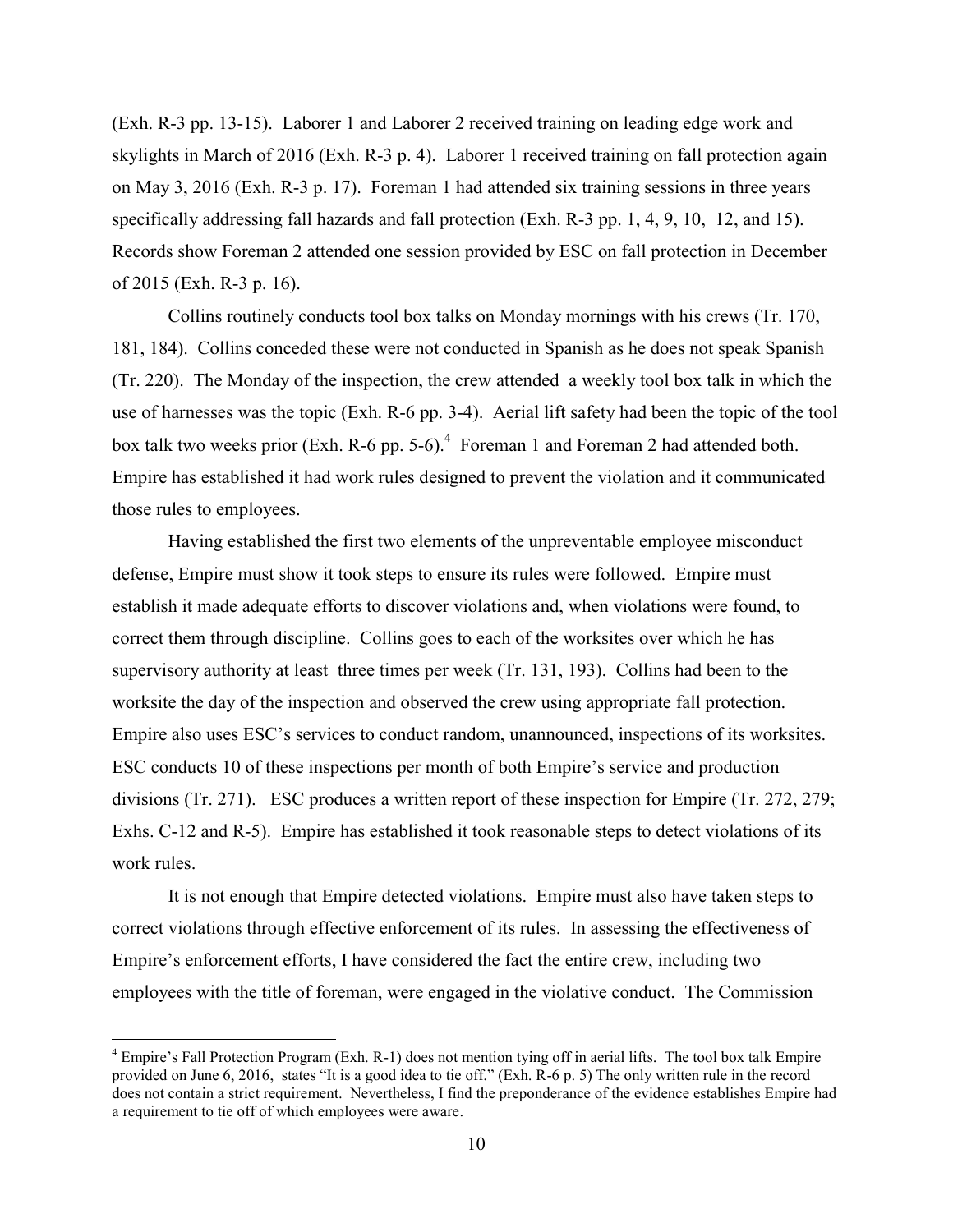has held "the unanimity of such noncomplying conduct suggests ineffective enforcement of the work rule." *GEM Industries, Inc*., 17 BNA OSHC 1861, 1965 (No. 93-1122, 1996). "A supervisor's breach [of] a company safety policy is strong evidence that implementation of the policy is lax." *Jensen Construction Co*., 7 BNA OSHC 1477, 1480 (No. 76-1538, 1979). Although Foreman 2 was not "in charge" of the worksite, in giving him the title of foreman, Empire entrusted him with authority. Foreman 2 testified he could have directed the two laborers on the worksite to don their harnesses (Tr. 107). Because Empire had two individuals on the worksite with the title and authority of foremen, the efficacy of its safety program, in particular its enforcement efforts, must be given heightened scrutiny.

 Collins testified Empire has a progressive disciplinary policy (Tr. 195). First offenses receive a verbal warning; a second offense may receive a written warning; a third offense may result in termination. Collins testified there was some flexibility in the program. For example, an employee may receive more than one verbal warning depending on the severity of the offense (Tr. 195). He does not generally document verbal warnings. He stated he is able to keep track of employees who are repeat offenders because he has a small workforce under his supervision (Tr. 200). He testified he addresses both those offenses he observes as well as those reported to him from the ESC inspectors (Tr. 201, 205). He testified he always administers some type of discipline if an ESC report indicates a safety violation (Tr. 222). An ESC inspector testified he raises any safety violations he observes with the foreman on site and had observed the foreman administering discipline, including written warnings (Tr. 286-87).

 Collins broad description of Empire's enforcement efforts suggests a robust program. The heighted scrutiny required in this case, however, requires I look to the details. In this case, the devil is in the details.

 At the beginning of each work day, Empire requires its crews to complete a "job inspection check list." (Tr. 138, Exh. R-4) According to Foreman 2, this is done to ensure the worksite is safe and to ensure the employees know what safety equipment is required (Tr. 138). The completed list for the day of the inspection contains inaccuracies. Foreman 1, who completed the sheet, checked "yes" for use of a safety monitor, although the testimony was consistent that the form of fall protection being used was a personal fall arrest system. Laborer 1 signed the document indicating he understood the hazards of the chemicals in use. He admitted at the hearing that he is still unaware of those hazards. The form is written in English. Foreman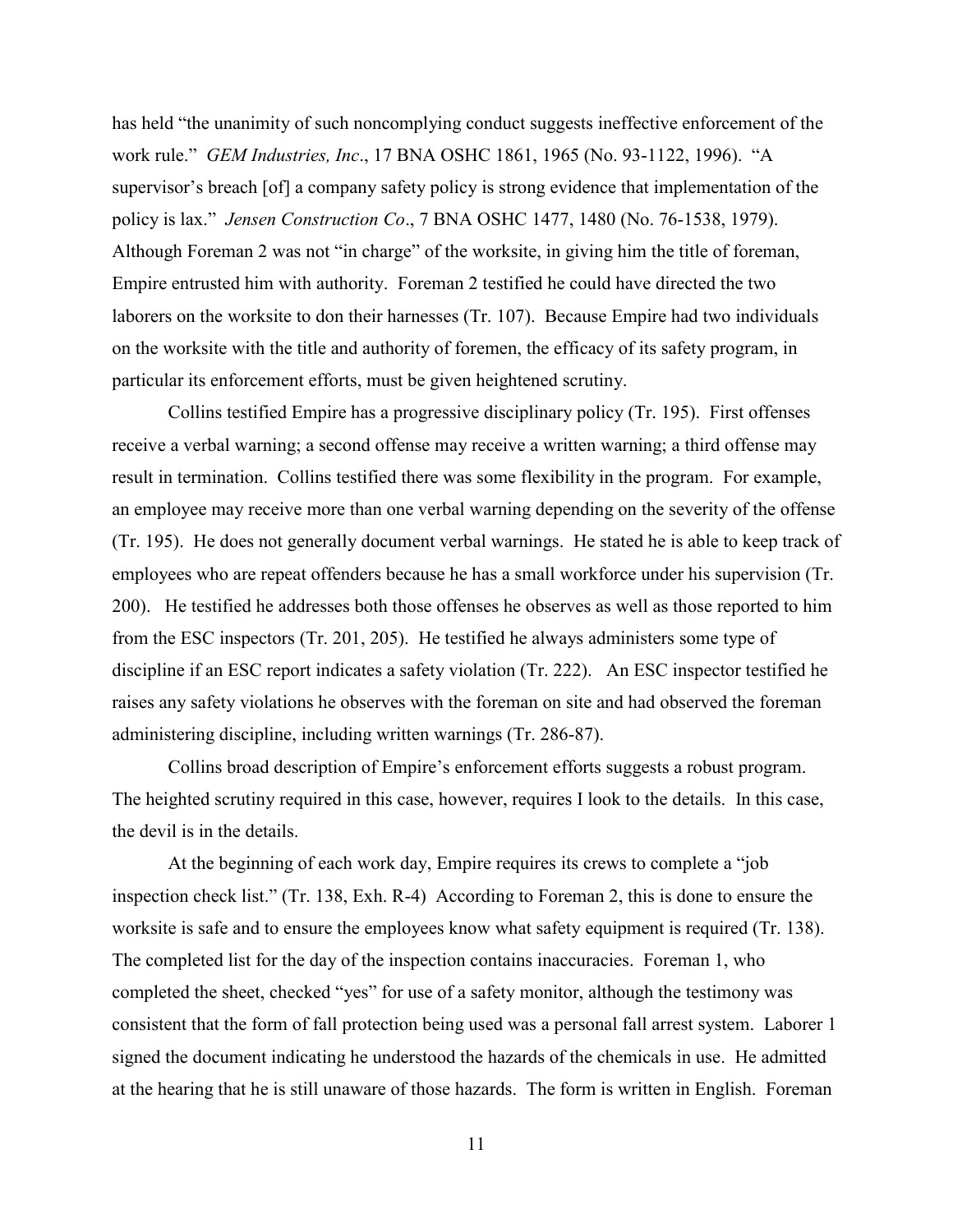2 testified he completes these forms when he is the foreman (Tr. 139). Empire contends Foreman 2 is not able to read English. Based on a careful review of these records, Empire's job inspection check list appears to be nothing more than a paper requirement.

 I find the evidence upon which Empire relied to establish it effectively enforced its program unconvincing. The record contains 12 records of written disciplinary warnings issued by Empire (Exh. R-8). One is from 2011; the remainder are from 2014 and 2015. Other than the disciplinary records for violations found at the June  $20<sup>th</sup>$  inspection, there are none from 2016. The form itself allows for a notation whether it is a first, second, or final warning. Collins's testimony about how the progressive discipline was administered was vague (Tr. 195-96). His testimony regarding the manner in which the disciplinary forms are completed was shifting. He testified with regard to Exhibit R-8:

Q: The next page is a disciplinary notice for a person named [redacted]. Do you recall that?

A: Yes. This says "safety protocol" but I'm not sure why.

Q: This is from 2014, correct?

A: 3/6/2014. This is before me, before I started. Again…

Q: Well, that's your signature down at the bottom, right?

A: Right, uh huh. A lot of times, sometimes…I won't say a lot but sometimes, I'll end up signing the write up that somebody else wrote because they weren't in the office or they seen it and they'll call it in and put the write up on my desk for so and so. And I'll just sign off on it because he's not one of my guys.

(Tr. 201).

Collins does not document verbal warnings and signs off on written discipline for violations he did not witness and for employees he does not supervise (Tr. 196, 201). Empire's haphazard method of documenting discipline undermines the effectiveness of its program.

 Collins assertion that discipline is always administered for safety violations is belied by the record. ESC inspection reports for 2016 show violations of Empire's fall protection program on eight dates (Exh. C-12 pp. 1, 3, 7, 9, 11, 13, 16, 18, and 33); failure of the monitor to wear a high visibility vest on three dates (Exh. C-12 pp. 1, 3, and 5); and failure to properly protect skylights or other holes on two dates (Exh. C-12 pp. 5 and 20). ESC reports from 2015 show improperly erected warning lines on three dates (Exh. C-12 pp. 22, 28, and 30). The record contains no documentary evidence establishing discipline was administered to any Empire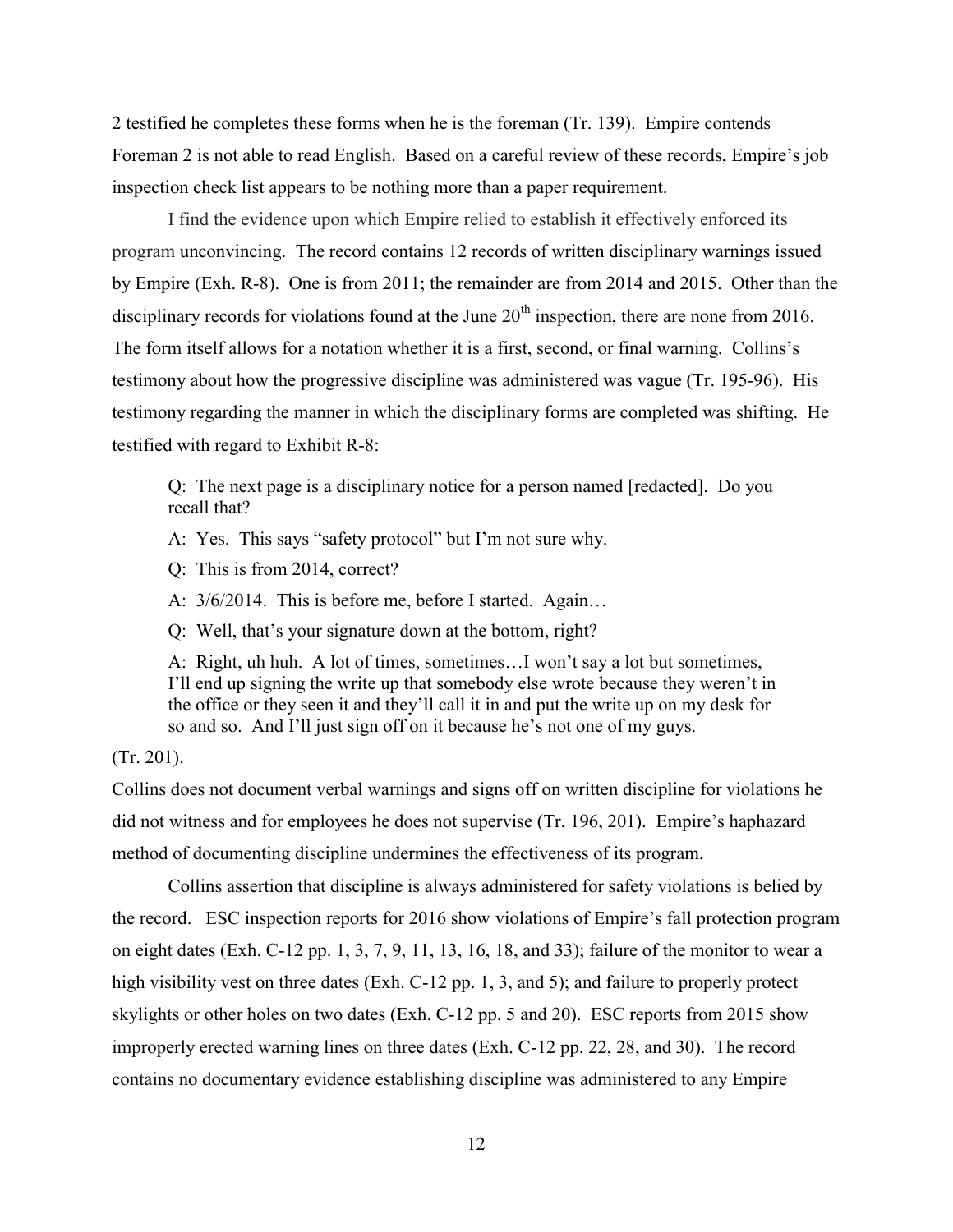employee for these infractions. Collins testified two of the crews cited in the reports are under his supervision (Tr. 251-61; Exh. C-12 pp. 3, 5, 11, and 24).

 The same service division foreman oversaw worksites at which ESC found violations of Empire's fall protection rules on four occasions from October 6, 2015, through April 19, 2016 (Exh. C-12 pp. 3, 5, 24, and 33). The record contains one written disciplinary record for that foreman from December of 2015 (Exh. R-8), but none after, despite having repeatedly allowed unsafe work conditions at his worksites. This foreman was under Collins's supervision. Collins's testimony regarding the handling of this foreman's discipline calls into question Empire's claim it administers a progressive disciplinary policy. With regard to the March 29, 2016, ESC report on the foreman, Collins testified as follows:

Q: What did you …what, if anything, did you do about that issue that ESC found?

A: I would get with them the next morning and I would show them this report. And I would address it verbally with them.

Q: Did you, in fact, do that on this occasion?

A: Oh, yeah.

Q: Did you issue [redacted] a verbal warning?

A: Yes.

Q: Did you issue him a written warning?

A: I don't think so.

Q: Okay. Was it [redacted] first safety offense of any kind?

A: Safety? No. I mean, I'm sure I could find something on him somewhere.

Q: Had you issued a verbal safety warning to him before?

A: Not in regard to the same exact thing I wouldn't say.

Q: Have you issued him a verbal warning for something else?

A: Probably.

(Tr. 251-52)

ESC found similar violations of fall protection requirements at that same foreman's worksite the

following day (Exh. C-12 p. 5). When asked how those infractions were handled, Collins

testified:

- Q: Now this is the day after the previous one, correct?
- A: Yes.
- Q: Did you discipline him two separate times or just the one time?
- A: Probably both separate times.

Q: Okay. Why didn't you go to a written warning or did you provide a written warning the second time?

A: I may have. I don't know. I don't know if I did. If I had my write ups so I could find them to look for them. But if it's two separate issues, it may be two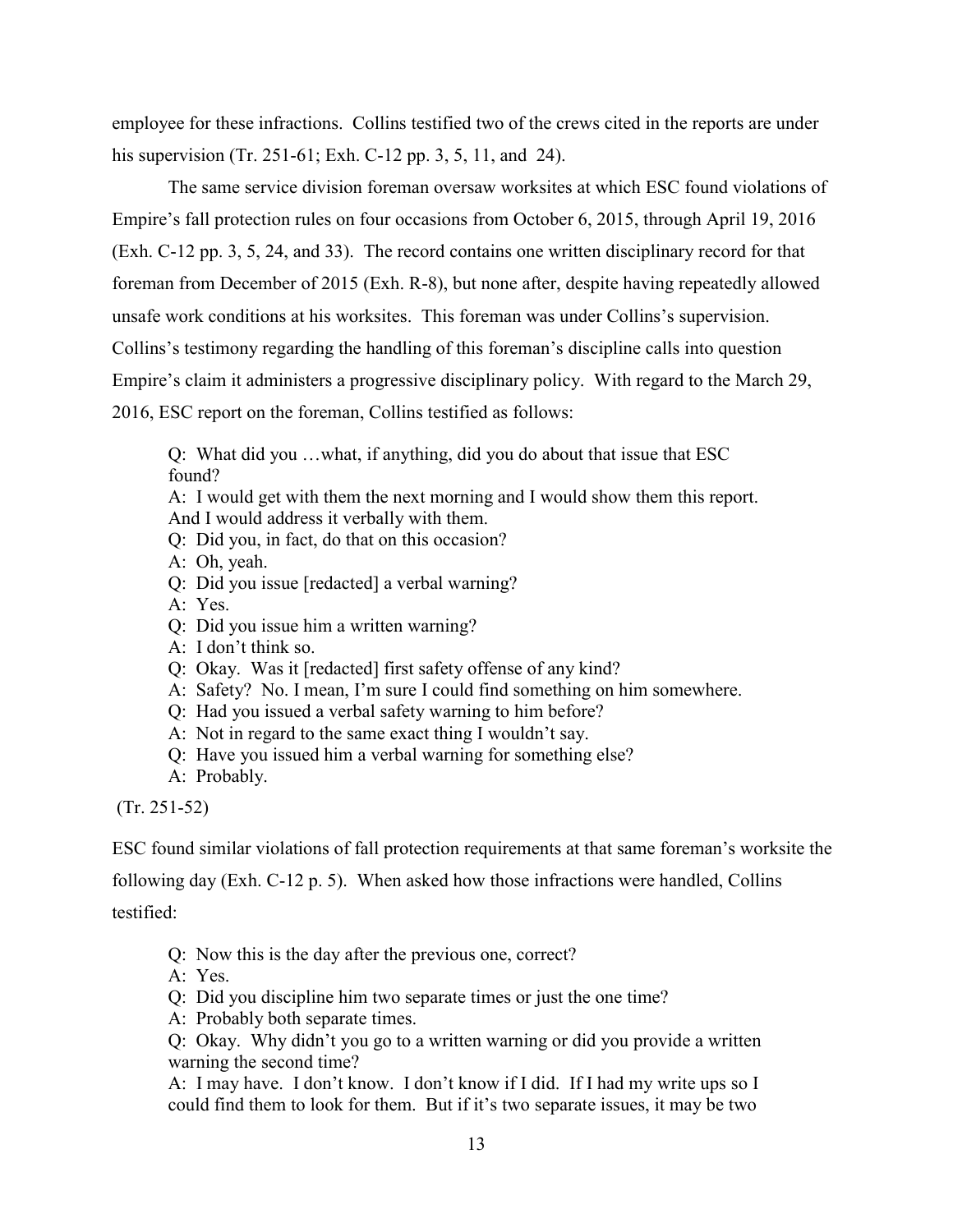separate verbals. He may not have gotten to a written just yet. Q: You can't recall one way or the other.

A: Right.

# (Tr. 253-54).

When confronted with the most recent ESC report of violations at that same foreman's worksite one month later, Collins attempted to explain away not having disciplined anyone by testifying the employees were in the beginning stages of work (Tr. 261). This assertion is disproved by the report itself (Exh. C- 12 p. 33-35).

 Based on the record as a whole, I find Empire's enforcement program lax. Collins testified he uses verbal warnings and corrective action, which he keeps track of in his head, but his recall of past discipline was wanting (Tr. 251-257). In *Stark Excavating, Inc*., 24 BNA OSHC 2215 (Nos. 09-0004 and 09-0005, 2014), the Commission recognized verbal warnings may be adequate in certain cases, but where the employer's policy expressly required written warnings, "giving only oral warnings undermined the policy's progressive nature." *Id*. at 2221. *citing GEM Industrial, Inc.*, 17 BNA OSHC 1891 (No. 93-1122, 1996). Moreover, the Commission found the employer's evidence lacking for failure to provide documentation of any verbal warnings. In so holding, the Commission relied on its prior holdings in *Precast Services, Inc.* 17 BNA OSHC 1454 (No. 93-2971, 1995) and *Rawson Contractors, Inc*., 20 BNA OSHC 1078 (No. 99-0018, 2003), in which it found, although verbal warnings may suffice, it is the rare case and generally requires a showing of a long history of safe work practices despite frequent opportunities for violations and evidence of actually having administered the discipline. The record here establishes to the contrary. When notified of safety violations, Empire did little more than counsel and verbally warn employees, even for repeated infractions.

 Empire contends many more documents exist than it submitted into the record. It argues it only submitted disciplinary records for the service division. This is inconsistent with Collins's testimony at least one of the records was for an employee who was "not one of my guys." (Tr. 201). When asked whether the documents in Exhibits R-7 and R-8 constituted all the disciplinary documents he had issued, Collins testified they were not. Empire argues Exhibits R-7 and R-8 are not "an exhaustive list" of all discipline ever issued by Empire and that it is not required to "burden the court with a three-inch stack of disciplinary documents." Empire's assertion in its brief that a three-inch stack of disciplinary records exists is not supported by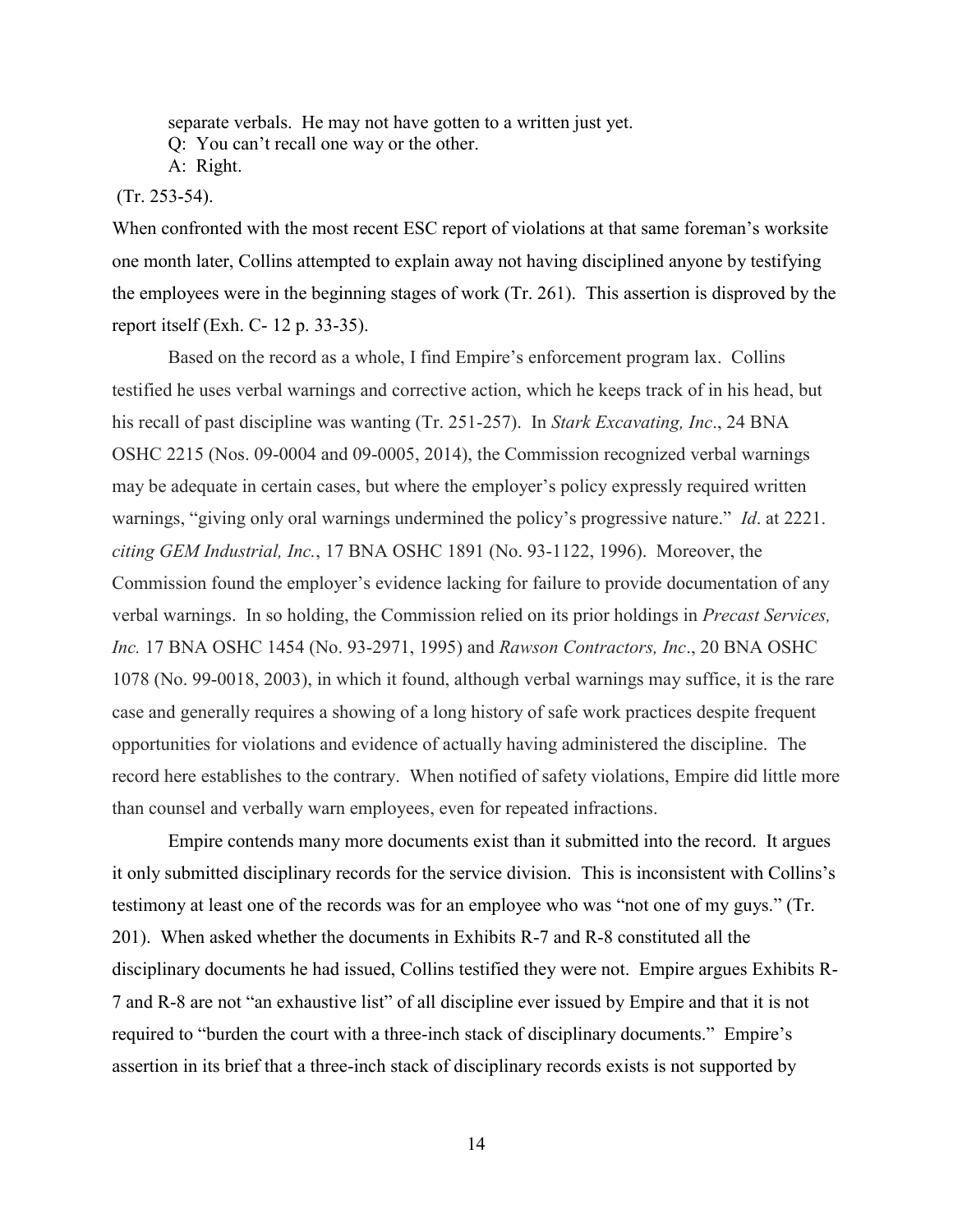record evidence. Crediting Collins's testimony, Empire established there are more documents.<sup>5</sup> It did not establish how many records exist, the dates of those records, the nature of the discipline, or for what violations discipline was issued. Empire has the burden to produce evidence of enforcement of its safety rules. It chose to submit a sampling. It did so at its own peril. I have only the record before me and based on that record, I find Empire has failed to establish it followed its own progressive disciplinary policy when enforcing its safety rules.

 Empire has failed to meet its burden to establish the violations alleged in Item 1 and Item 2, Citation 1, were the result of unpreventable employee misconduct.

### **Classification of Item 1 and Item 2, Citation 1**

The Secretary contends the violations alleged in Item 1 and Item 2, Citation 1, were serious. A violation is serious when "there is a substantial probability that death or serious physical harm could result" from the hazardous condition at issue. [29 U.S.C. § 666\(k\).](https://a.next.westlaw.com/Link/Document/FullText?findType=L&pubNum=1000546&cite=29USCAS666&originatingDoc=I506d03ad178f11e2b60bb297d3d07bc5&refType=RB&originationContext=document&transitionType=DocumentItem&contextData=(sc.Search)#co_pp_340a00009b6f3) The Secretary need not show that there was a substantial probability that an accident would occur; only that if an accident did occur, death or serious physical harm would result. As the Third Circuit has explained:

It is well-settled that, pursuant to  $\S$  666(k), when the violation of a regulation makes the occurrence of an accident with a substantial probability of death or serious physical harm *possible*, the employer has committed a serious violation of the regulation. The "substantial probability" portion of the statute refers not to the probability that an accident will occur but to the probability that, an accident having occurred, death or serious injury could result, even in those cases in which an accident has not occurred or, in fact, is not likely to occur.

*[Secretary of Labor v. Trinity Industries](https://a.next.westlaw.com/Link/Document/FullText?findType=Y&serNum=2013096350&pubNum=506&originatingDoc=I506d03ad178f11e2b60bb297d3d07bc5&refType=RP&fi=co_pp_sp_506_401&originationContext=document&transitionType=DocumentItem&contextData=(sc.Search)#co_pp_sp_506_401)*, 504 F.3d 397, 401 (3d Cir. 2007) (internal quotation marks and citations omitted); *See also, [Phelps Dodge Corp. v. OSHRC](https://a.next.westlaw.com/Link/Document/FullText?findType=Y&serNum=1984108374&pubNum=350&originatingDoc=I506d03ad178f11e2b60bb297d3d07bc5&refType=RP&fi=co_pp_sp_350_1240&originationContext=document&transitionType=DocumentItem&contextData=(sc.Search)#co_pp_sp_350_1240)*, 725 F.2d 1237, 1240 (9<sup>th</sup>) [Cir. 1984\);](https://a.next.westlaw.com/Link/Document/FullText?findType=Y&serNum=1984108374&pubNum=350&originatingDoc=I506d03ad178f11e2b60bb297d3d07bc5&refType=RP&fi=co_pp_sp_350_1240&originationContext=document&transitionType=DocumentItem&contextData=(sc.Search)#co_pp_sp_350_1240) *Mosser Construction*[, 23 BNA OSHC 1044, 1046 \(No. 08-0631, 2010\);](https://a.next.westlaw.com/Link/Document/FullText?findType=Y&serNum=2021461301&pubNum=0003227&originatingDoc=I506d03ad178f11e2b60bb297d3d07bc5&refType=CA&fi=co_pp_sp_3227_1046&originationContext=document&transitionType=DocumentItem&contextData=(sc.Search)#co_pp_sp_3227_1046) *[Dec-Tam](https://a.next.westlaw.com/Link/Document/FullText?findType=Y&serNum=1993474368&pubNum=0003227&originatingDoc=I506d03ad178f11e2b60bb297d3d07bc5&refType=CA&fi=co_pp_sp_3227_2087&originationContext=document&transitionType=DocumentItem&contextData=(sc.Search)#co_pp_sp_3227_2087)  Corp.*[, 15 BNA OSHC 2072, 2087-2088 \(No. 88-0523, 1993\).](https://a.next.westlaw.com/Link/Document/FullText?findType=Y&serNum=1993474368&pubNum=0003227&originatingDoc=I506d03ad178f11e2b60bb297d3d07bc5&refType=CA&fi=co_pp_sp_3227_2087&originationContext=document&transitionType=DocumentItem&contextData=(sc.Search)#co_pp_sp_3227_2087) The likelihood of an accident goes to the gravity of the violation, which is a factor in determining an appropriate penalty. *[J.A. Jones](https://a.next.westlaw.com/Link/Document/FullText?findType=Y&serNum=1993474385&pubNum=0003227&originatingDoc=I506d03ad178f11e2b60bb297d3d07bc5&refType=CA&fi=co_pp_sp_3227_2214&originationContext=document&transitionType=DocumentItem&contextData=(sc.Search)#co_pp_sp_3227_2214)  Constr. Co.*[, 15 BNA OSHC at 2214.](https://a.next.westlaw.com/Link/Document/FullText?findType=Y&serNum=1993474385&pubNum=0003227&originatingDoc=I506d03ad178f11e2b60bb297d3d07bc5&refType=CA&fi=co_pp_sp_3227_2214&originationContext=document&transitionType=DocumentItem&contextData=(sc.Search)#co_pp_sp_3227_2214)

Both violations alleged in Item 1 and Item 2, Citation 1, exposed employees to a 40 foot

 $\overline{a}$ 

<sup>&</sup>lt;sup>5</sup> The Commission has recognized a party's failure to submit documents under its control raises an inference those documents either do not exist or would not support its position. *Capeway Roofing Systems, Inc*., 20 BNA OSHC 1331 (No. 00-1968, 2003) (citations omitted); *see also Regina Contr. Co.*, 15 BNA OSHC 1044, 1049 ((No. 87- 1309, 1991).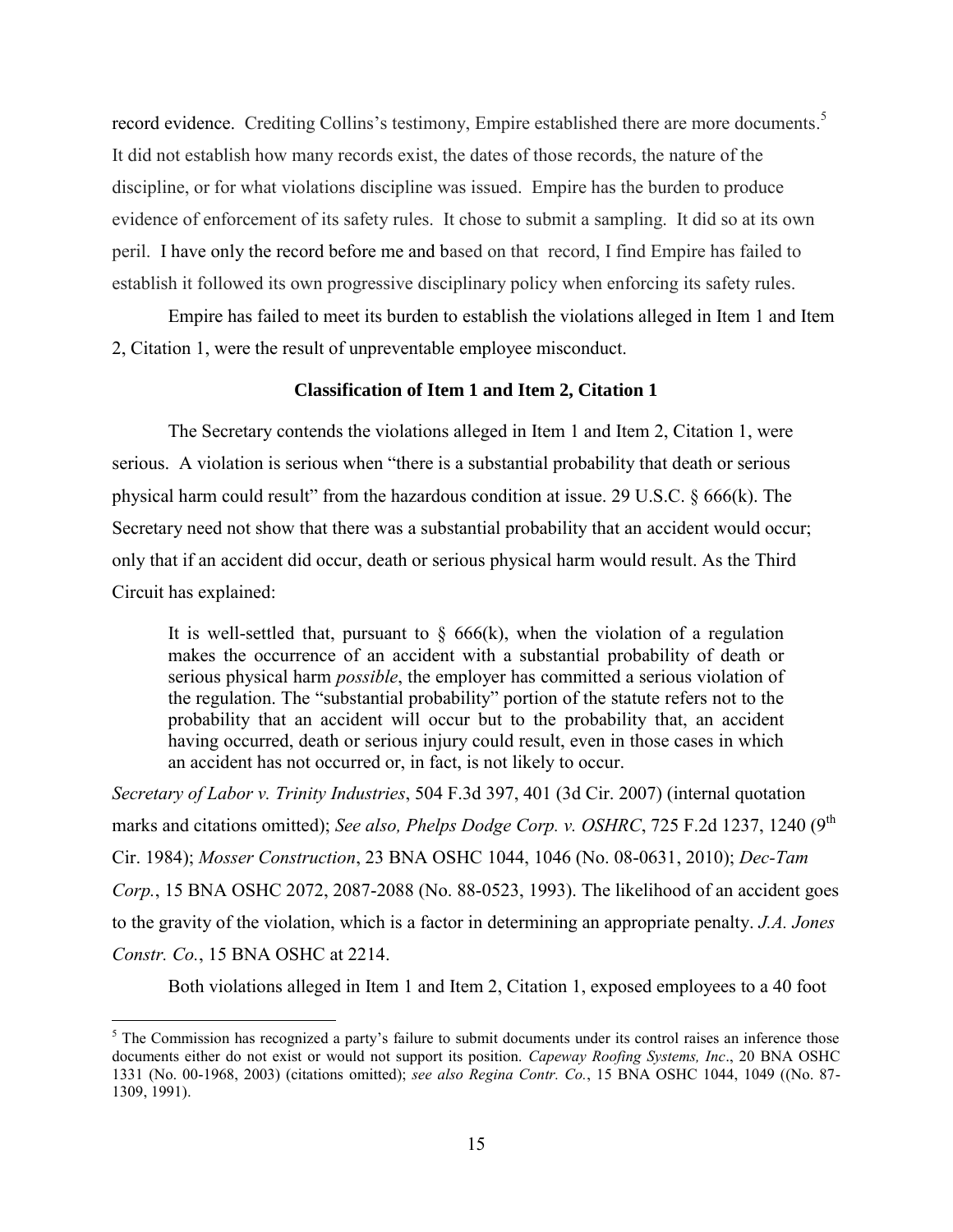fall. It is undisputed a fall from such a height could result in death or other serious injury. Item 1 and Item 2, Citation 1, are properly classified as serious violations.

#### **Item 1, Citation 2: Alleged Violation of 29 C.F.R. § 1910.1200(h)(1)**

Section 1910.1200(h)(1) requires the employer to

provide employees with effective information and training on hazardous chemicals in their work area at the time of their initial assignment, and whenever a new chemical hazard the employees have not previously been trained about is introduced into their work area. Information and training may be designed to cover categories of hazards (e.g., flammability, carcinogenicity) or specific chemicals. Chemical-specific information must always be available through labels and safety data sheets.

Item 1, Citation 2, alleges the employer did not "provide training specific to the hazard of chemicals used at the establishment to all employees working with hazardous chemicals" including "Solargard Fluoro-Prime, Solargard 6083 Finish Coat, and Solargard 6083 Based Coat." The Secretary alleges Laborer 1 and Foreman 2 were not trained on the hazards associated with working with the listed products.

 Section 1910.1200, or the Hazard Communication standard, applies where chemicals are "present in the workplace in such a manner that employees may be exposed under normal conditions of use or in a foreseeable emergency." It is undisputed the Empire crew was using the chemicals listed in the citation at the worksite (Tr. 162; Exhs. C-8, C-9, and C-10). Empire does not dispute that these chemicals were hazardous (Tr. 78; Exh. C-11). The standard applies.

 The Secretary contends neither Foreman 2 nor Laborer 1 had not received hazard communication training. CSHO Young testified she requested training documentation during the inspection, but received none confirming Foreman 2 or Laborer 1 had received hazard communication training (Tr. 77). She conceded documentation of training for other employees was provided. The record contains no documentary evidence establishing Foreman 2 received hazard communication training. He testified he received new hire training, but there is also no documentary evidence to support that assertion. Foreman 2 testified he knew how to read an MSDS, but was never asked when he was trained to do so. Nor was he asked at the hearing whether he knew the hazards associated with the chemicals he was using. The Secretary has the burden to prove Foreman 2 also had not received hazard communication training. Based on this record, I find the Secretary has failed to do so.

Laborer 1 testified he did not know the hazards associated with the chemicals he was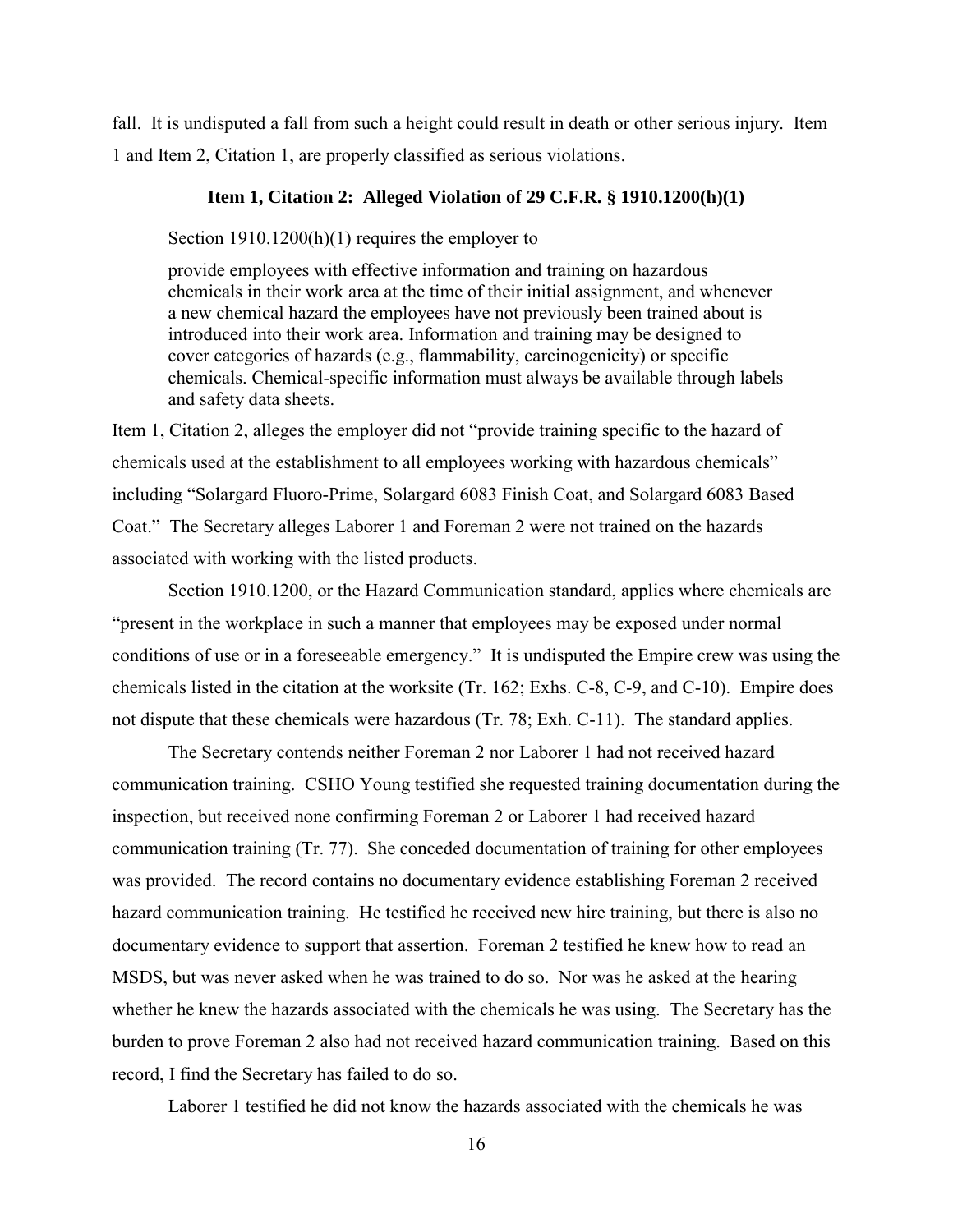using (Tr. 102). Although he testified he had received new hire training, there is no documentary evidence corroborating he attended such training. Nor does the record contain any information about what that training covered with regard to Laborer 1 specifically. Laborer 1 further testified that although he had received some training on reading a material safety data sheet (MSDS), he could not recall whether it was before or after the inspection (Tr. 179). He testified Empire had a book containing MSDS's, but did not know whether it existed prior to the inspection and conceded it was not present at the worksite (Tr. 181). The preponderance of the evidence establishes Laborer 1 was not trained on the hazards of the chemicals with which he was working.

 Empire argues the standard does not require the employer provide chemical-specific information and training, citing to the Commission's holding *Cagle's Inc.,* 21 BNA OSHC 1738 (No. 98-0485, 2006). In *Cagle's,* the Commission held under the plain language of the standard, "an employer complies …by informing employees of the dangers posed by chemicals falling into the relevant 'categories of hazard,' identifying their location in the plant or the process in which they are used and training employees on those hazard categories." 21 BNA OSHC at 1744. The record as a whole establishes Empire did not meet this standard. Empire produced records of training, including hazard communication training, but none indicate Laborer 1 received that training. Laborer 1 could not identify any of the hazards associated with the chemicals present at the worksite with which he was working. The record establishes not only that Empire failed to provide chemical-specific training to Laborer 1, it failed to provide him any training regarding the chemicals in use. The Secretary has met her burden.

 Reasonable diligence required Empire be aware of the chemicals used by its employees at the worksite and ensure they were trained in those hazards. Empire had constructive knowledge of both the use of the chemicals by its employees and the fact they had failed to provide any type of training to at least one employee using those chemicals.

 The Secretary alleged Item 1, Citation 2, was an other than serious violation. The Act does not define what constitutes an other than serious violation. It does provide definitions of both de minimis and serious violations. The Commission has recognized an other than serious violation falls somewhere between the two. *Crescent Warf and Warehouse Co.*, 1 BNA OSHC 1219, 1222 (No. 1, 1973). It has defined an other than serious violation as having "a direct and immediate relationship between the violative condition and occupational safety and health, but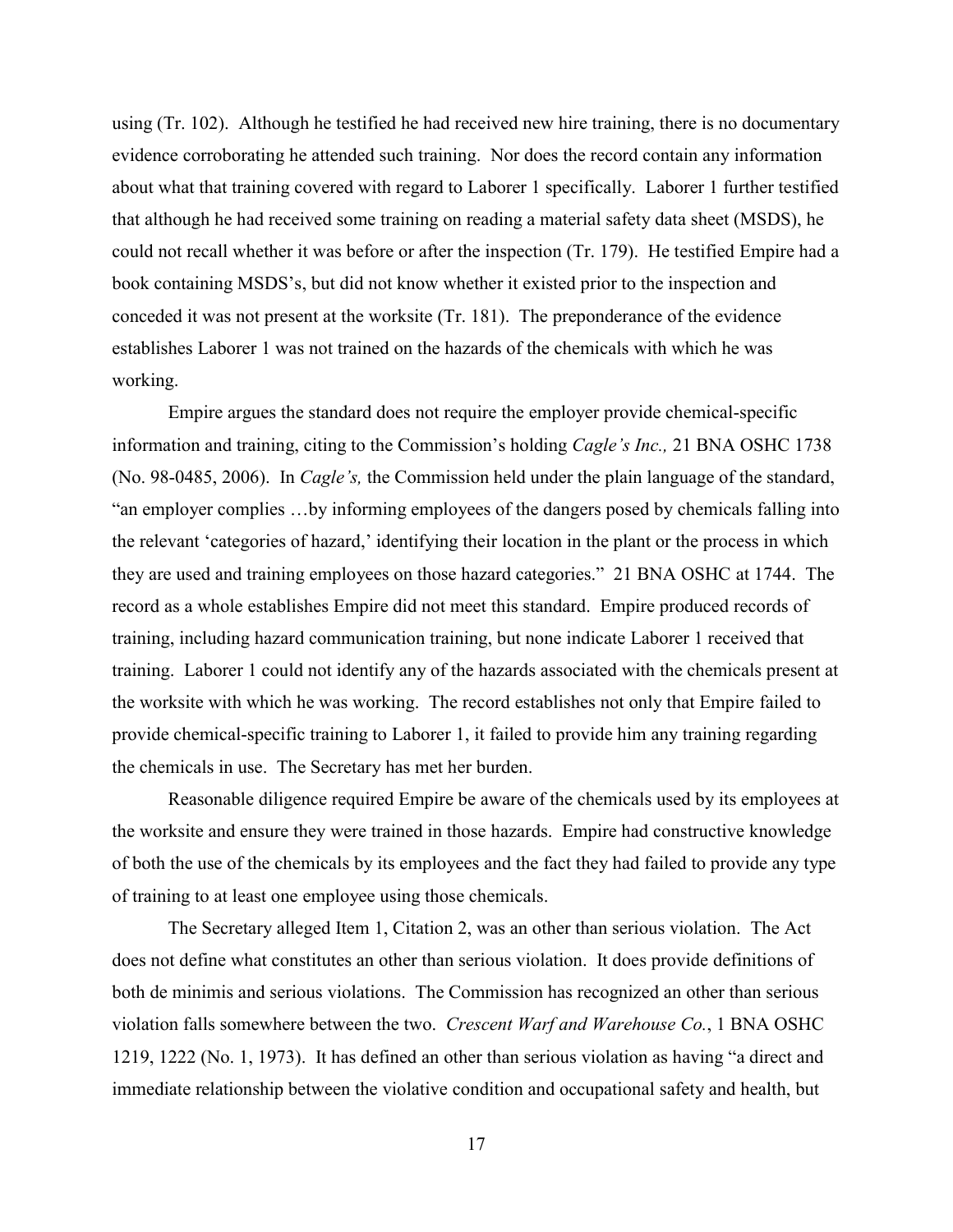not of such relationship that a resultant injury or illness is death or serious physical harm." *Id*. At least one of the chemicals in use at the worksite was a carcinogen and hazardous if inhaled (Tr. 78; Exh. C-11). Ensuring employees are aware of such hazard when working with chemicals has a relationship to worker safety and health. Item 1, Citation 2, is properly classified as an other than serious violation.

### **PENALTY DETERMINATION**

The Commission is the final arbiter of penalties. *Hern Iron Works, Inc.*, 16 BNA OSHC 1619, 1622, (No. 88-1962, 1994), *aff'd*, 937 F.2d 612 (9th Cir. 1991) (table); *see Valdak Corp.*, 17 BNA OSHC 1135, 1138 (No. 93-0239, 1995) ("The [OSH] Act places limits for penalty amounts but places no restrictions on the Commission's authority to raise or lower penalties within those limits."), *aff'd*, 73 F.3d 1466 (8th Cir. 1996). In assessing a penalty, the Commission gives due consideration to all of the statutory factors with the gravity of the violation being the most significant. OSH Act § 17(j), 29 U.S.C. § 666(j); *Capform Inc.*, 19 BNA OSHC 1374, 1378 (No. 99-0322, 2001), *aff'd*, 34 F. App'x 152 (5th Cir. 2002) (unpublished). "Gravity is a principal factor in a penalty determination and is based on the number of employees exposed, duration of exposure, likelihood of injury, and precautions taken against injury." *Siemens Energy and Automation, Inc.,* 20 BNA OSHC 2196, 2201 (No. 00- 1052, 2005). Section 17(j) of the OSH Act, 29 U. S. C. § 666(j), requires the Commission to give due consideration to the gravity of the violation and the employer's size, history of violation, and good faith." *Burkes Mechanical Inc.,* 21 BNA OSHC 2136, 2142 (No. 04-0475, 2007).

The gravity of Item 1, Citation 1, is moderate. The basket of the aerial lift provides some protection from falls and employees were exposed for a very short period of time. The likelihood of an injury is low, but if an accident were to occur, the injury could be death. Empire is a small employer with a variable workforce of  $10 - 30$  employees. There was no evidence of a history of violations and the company has taken steps toward protecting its workforce such as providing individual safety equipment and training. Empire is entitled to a reduction in the gravity based penalty. The Secretary's proposed penalty of \$2,272.00 is appropriate.

The gravity of Item 2, Citation 1, is high. The crew was working on a sloped metal roof in proximity to the edge. The entire crew was exposed to the hazard, but, for only a short period of time. As Laborer 1 testified, it was the end of the day and the crew was hot and tired. That is